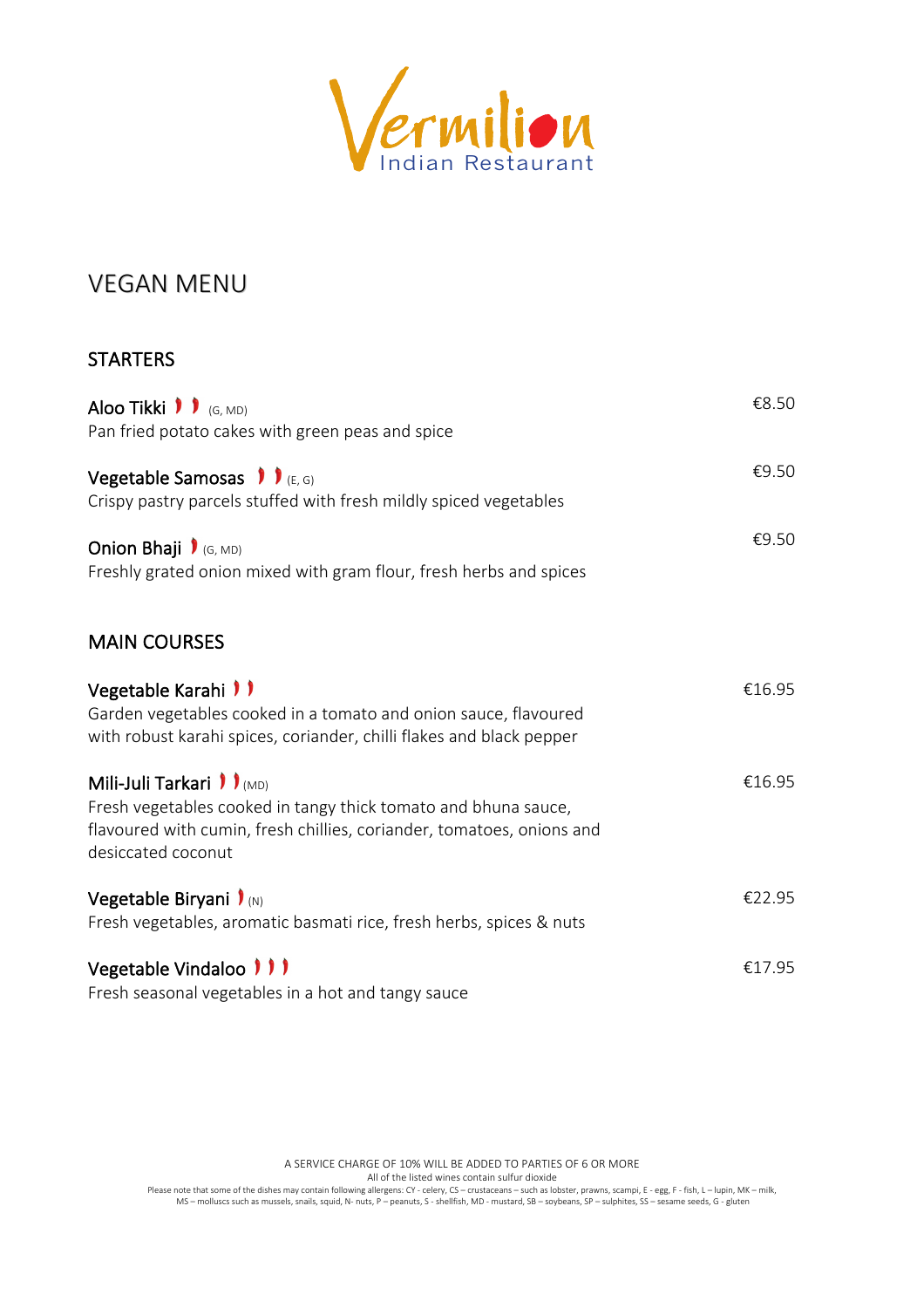# VEGAN MENU

### SIDE DISHES

| Dal $\mathbf{I}_{(MD)}$<br>Moong and masoor lentils tempered with mustard and cumin seeds                 | €6.50 |
|-----------------------------------------------------------------------------------------------------------|-------|
| Aloo Gobi <i>II</i><br>Deep fried potato cubes in a smoky masala with roasted red peppers                 | €6.50 |
| Chana Masala 1<br>Chick peas, tomatoes, ginger, garlic and a dash of tamarind sauce                       | €6.50 |
| Smokey Potatoes $\mathbf{I}_{(MD)}$<br>Deep fried potato cubes in a smoky masala with roasted red peppers | €6.50 |

*All side dishes are also available as a main course portion for €16.95* 

#### RICE AND BREADS

| Steamed                                                   | €3.75 |
|-----------------------------------------------------------|-------|
| Pulao                                                     | €4.25 |
| Masala Bhat (steamed basmati with onions and spices)(s,G) | €4.75 |
| Vegan Naan (G)                                            | €3.75 |

### **DESSERTS**

| Selection of Sorbets          |       |
|-------------------------------|-------|
| Choose 3 scoops from:         | €6.50 |
| Tropical orRaspberry          |       |
| One Scoop                     | £295  |
| 1 scoop of any flavour sorbet |       |

A SERVICE CHARGE OF 10% WILL BE ADDED TO PARTIES OF 6 OR MORE

All of the listed wines contain sulfur dioxide

Please note that some of the dishes may contain following allergens: CY - celery, CS – crustaceans – such as lobster, prawns, scampi, E - egg, F - fish, L – lupin, MK – milk,<br>MS – molluscs such as mussels, snails, squid, N